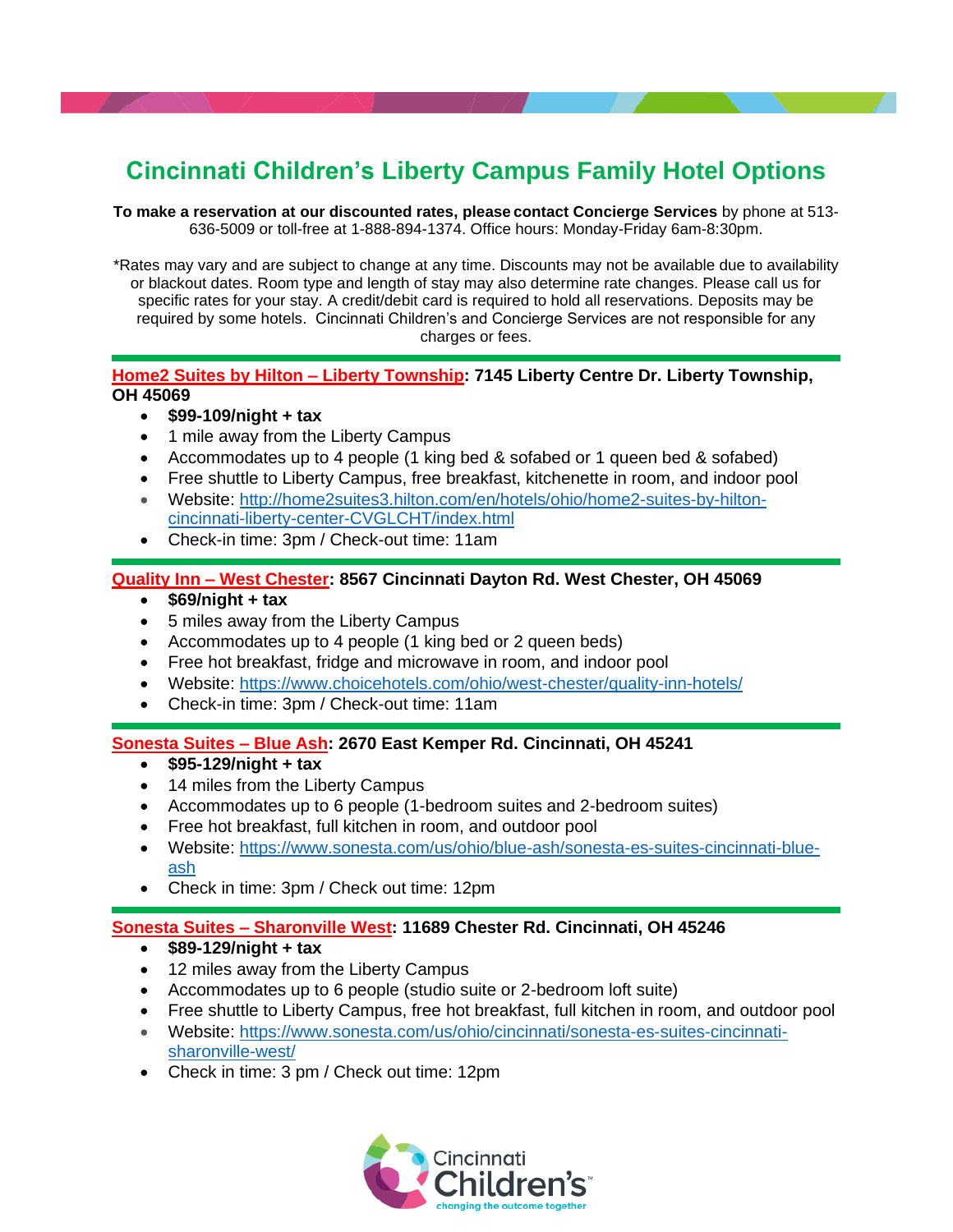## **Sonesta Suites – Sharonville East: 2670 E Kemper Rd. Cincinnati, OH 45241**

- **\$89-129/night + tax**
- 11 miles away from the Liberty Campus
- Accommodates up to 4 people (1 king bed & sofabed or 2 queen beds). 2- and 3 bedroom suites possible with adjoining rooms.
- Free hot breakfast, full kitchen in room, and outdoor pool
- Website: [https://www.sonesta.com/us/ohio/cincinnati/sonesta-es-suites-cincinnati](https://www.sonesta.com/us/ohio/cincinnati/sonesta-es-suites-cincinnati-sharonville-east)[sharonville-east](https://www.sonesta.com/us/ohio/cincinnati/sonesta-es-suites-cincinnati-sharonville-east)
- Check-in time: 3pm / Check-out time: 12pm

## **Hyatt Place – Blue Ash: 11435 Reed Hartman Hwy. Cincinnati, OH 45241**

- **\$79/night + tax**
- 14 miles away from the Liberty Campus
- Accommodates up to 6 people (1 king bed & sofabed or 2 double beds & sofabed)
- Free hot breakfast, fridge in room
- Website:<https://blueash.place.hyatt.com/en/hotel/home.html>
- Check-in time: 3pm / Check-out time: 12pm

## **Wingate by Wyndham – Blue Ash: 4320 Glendale Milford Rd. Cincinnati, OH 45242**

- **\$75/night + tax**
- 15 miles away from the Liberty Campus
- Accommodates up to 4 people (1 king bed with sofa bed or 2 queen beds)
- Free hot breakfast, fridge and microwave in room, and indoor pool
- Across the street from Blue Ash Summit Park (3 restaurants, state of the art playground, nature trails, and free observation tower)
- Website: [http://www.wingatecinci.com](http://www.wingatecinci.com/)
- Check-in time: 3pm / Check-out time: 11am

## **Homewood Suites – West Chester: 9226 Schulze Dr. West Chester, OH 45069**

- **\$129/night + tax**
- 7 miles away from the Liberty Campus
- Accommodates up to 4 people (studio suite or 1-bedroom suite)
- Free breakfast, full kitchen in room, indoor pool
- Website: [https://www.hilton.com/en/hotels/cvgsdhw-homewood-suites-cincinnati-west](https://www.hilton.com/en/hotels/cvgsdhw-homewood-suites-cincinnati-west-chester/?SEO_id=GMB-HW-CVGSDHW)[chester/?SEO\\_id=GMB-HW-CVGSDHW](https://www.hilton.com/en/hotels/cvgsdhw-homewood-suites-cincinnati-west-chester/?SEO_id=GMB-HW-CVGSDHW)
- Check-in time: 3pm / Check-out time: 12pm

# **Courtyard by Marriott – Blue Ash: 4625 Lake Forest Dr. Cincinnati, OH 45242**

- **\$74/night + tax**
- 16 miles away from the Liberty Campus
- Accommodates up to 4 people (1 king bed & sofabed or 2 queen beds)
- Free breakfast for 2, fridge in room, and indoor pool
- Website: [https://www.marriott.com/hotels/travel/cvgba-courtyard-cincinnati-blue](https://www.marriott.com/hotels/travel/cvgba-courtyard-cincinnati-blue-ash/?scid=bb1a189a-fec3-4d19-a255-54ba596febe2)[ash/?scid=bb1a189a-fec3-4d19-a255-54ba596febe2](https://www.marriott.com/hotels/travel/cvgba-courtyard-cincinnati-blue-ash/?scid=bb1a189a-fec3-4d19-a255-54ba596febe2)
- Check-in time: 3pm / Check-out time: 12pm